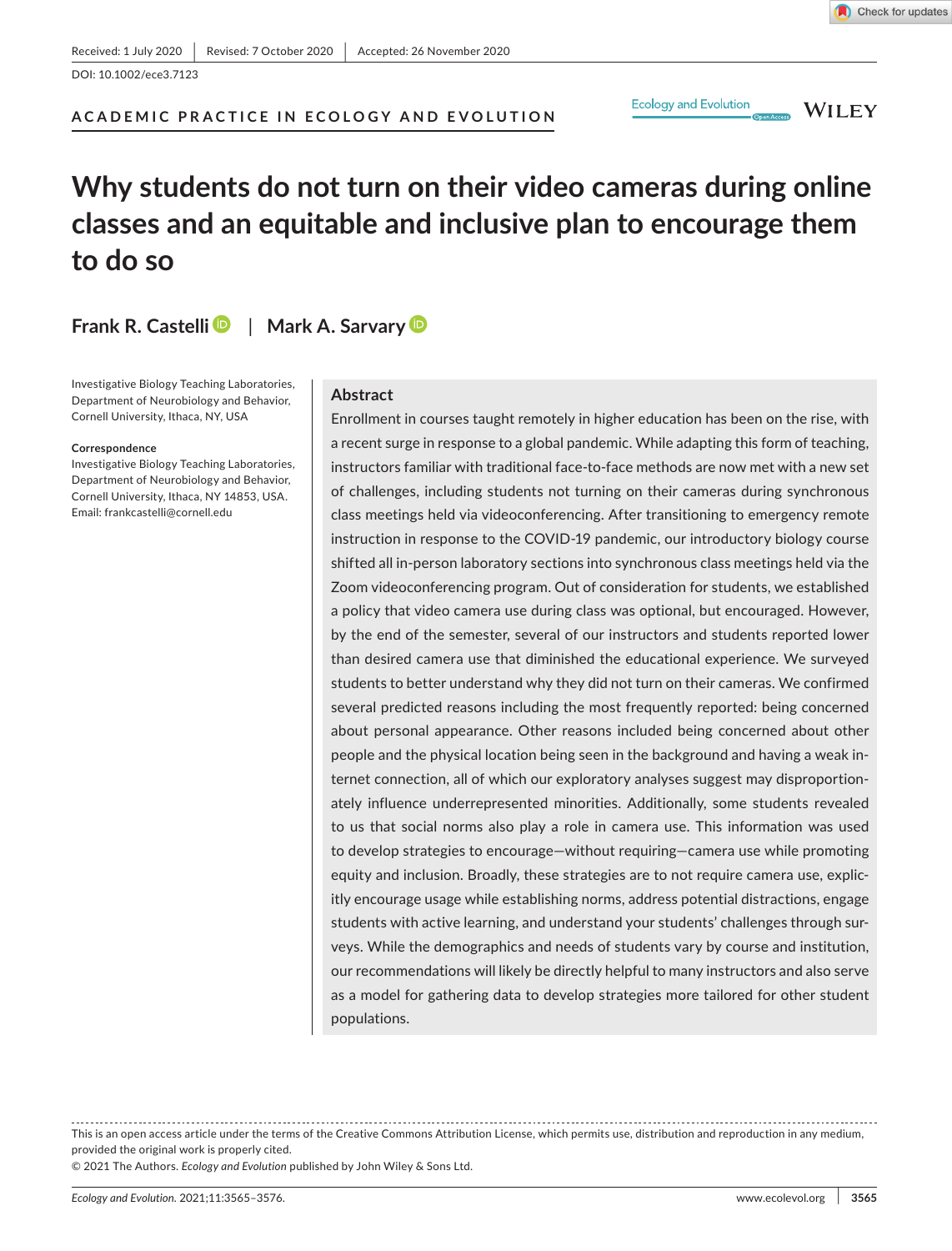### **KEYWORDS**

distance learning, remote instruction, synchronous teaching, video cameras, videoconferencing, Zoom

# **1** | **INTRODUCTION**

Student enrollment in distance education courses in postsecondary institutions has been on the rise (NCES, 2020; Palvia et al., 2018). Some forms of distance learning utilize advances in technology that allow for synchronous class meetings over the internet using videoconferencing software (Al-Samarraie, 2019). Moreover, the ongoing COVID-19 pandemic has led to a widespread need for instruction to move online and for instructors to hold synchronous class meetings using videoconferencing software to maintain social distancing and prevent the spread of infection (The Chronicle of Higher Education, 2020; UNESCO, 2020; Yuan, 2020). Many educators now find themselves teaching remotely for the first time and facing a new set of challenges (e.g., Reich et al., 2020). One such challenge in the world of remote instruction, and the focus of this study, is not being able to see students during synchronous class meetings held via videoconferencing software, because students do not have their video cameras turned on.

Midway in the spring semester of 2020, like at many other institutions in the United States, courses at Cornell University made an emergency shift to remote instruction due to the COVID-19 pandemic (Cornell University, 2020; Milman, 2020), and our introductory biology laboratory course, covering topics in ecology and evolution, was among them. We desired to continue the course with synchronous laboratory section meetings due to the many educational benefits for students of synchronous remote learning compared to asynchronous.

Benefits of synchronous remote learning include the following: opportunities for higher interactivity and engagement among students, timely and constructive feedback, and real-time collaborative learning (Racheva, 2018). Additionally, synchronous learning helps to build a stronger sense of community that fosters interactions, discussions, and the sharing of ideas (Lin & Gao, 2020), something we valued to maintain after transitioning but is also important in future semesters as new cohorts of students begin classes remotely. Another benefit of synchronous learning is that the increased social interaction that comes with it compared to asynchronous learning is strongly related to greater remote learning enjoyment, improved effectiveness of remote learning, and a higher likelihood of enrolling in another online class (Muilenburg & Berge, 2005). Student performance in synchronous remote courses also has the potential to be similar to performance in face-to-face versions of the same course (e.g., Francescucci & Rohani, 2019). Lastly, interactions from synchronous instruction may help to counter the effects of social distancing policies that can increase feelings of loneliness and result in negative cognitive (Cacioppo & Hawkley, 2009) and other health consequences (Aleman & Sommer, 2020).

Despite our desires to teach synchronously while remote for the rest of the semester, we, and the rest of the course staff, endeavor to practice inclusive pedagogy, which includes having a mind-set that values course design and policies that do not exclude students due to inequities (Gannon, 2018). Hence, we were initially concerned about the "digital divide," in that many of our students might not have access to a reliable internet connection or to a computer with a working webcam and microphone (Cullen, 2001). To find out if this was the case, we surveyed our students during a pause in classes before remote instruction began. Fortunately, only a small percentage of students indicated these problems (webcam: 2%; internet: 5%;  $N = 301$ ). Therefore, we felt it was not unreasonable to resume instruction for our laboratory sections in the form of live synchronous class meetings held via Zoom (Zoom Video Communications), with video recordings of meetings and asynchronous means for participation for those who could not attend synchronously. Students without reliable access to the necessary technologies were also referred to university resources put in place in response to the pandemic.

After deciding that we would hold synchronous class meetings, the next question became whether we should mandate that students turn on their video cameras during class. The supervising staff agreed that the best student-centered policy would be to *not require* students to use cameras because they may not be comfortable doing so, particularly if they do not have access to a private space or are embarrassed of their home environment (Costa, 2020). Such concerns have been expressed by other educators (Reich et al., 2020). The COVID-19 pandemic has already increased college student anxiety and depression (Huckins et al., 2020), and a mandate for camera use may add to that trauma (Costa, 2020). Furthermore, students of some populations may be disproportionately affected by stress from the pandemic (McGinty et al., 2020). For example, national surveys of adults in the United States show that measures of symptoms of psychological distress increased from about 4% to 14% from 2018 to April 2020 with the highest increases in adults aged 18–29 (4%–24%), adults with household incomes of less than \$35,000/year (8%–19%), and Hispanic adults (4%–18%) (McGinty et al., 2020). Thus, the negative effects of mandating that cameras be kept on may also be disproportional to some student populations, such as underrepresented minorities in STEM (Science, Technology, Engineering, and Mathematics), and contribute to already high attrition rates (PCAST, 2012).

There are several reasons that students having cameras on may be beneficial for teaching and learning, justifying our encouragement of their use, and we review some of them here. Perhaps the most obvious benefit is the ability to communicate with nonverbal cues. Instructors benefit from receiving nonverbal cues from their students such as smiles, frowns, head nods, looks of confusion, and looks of boredom, so that they can evaluate their teaching in real time and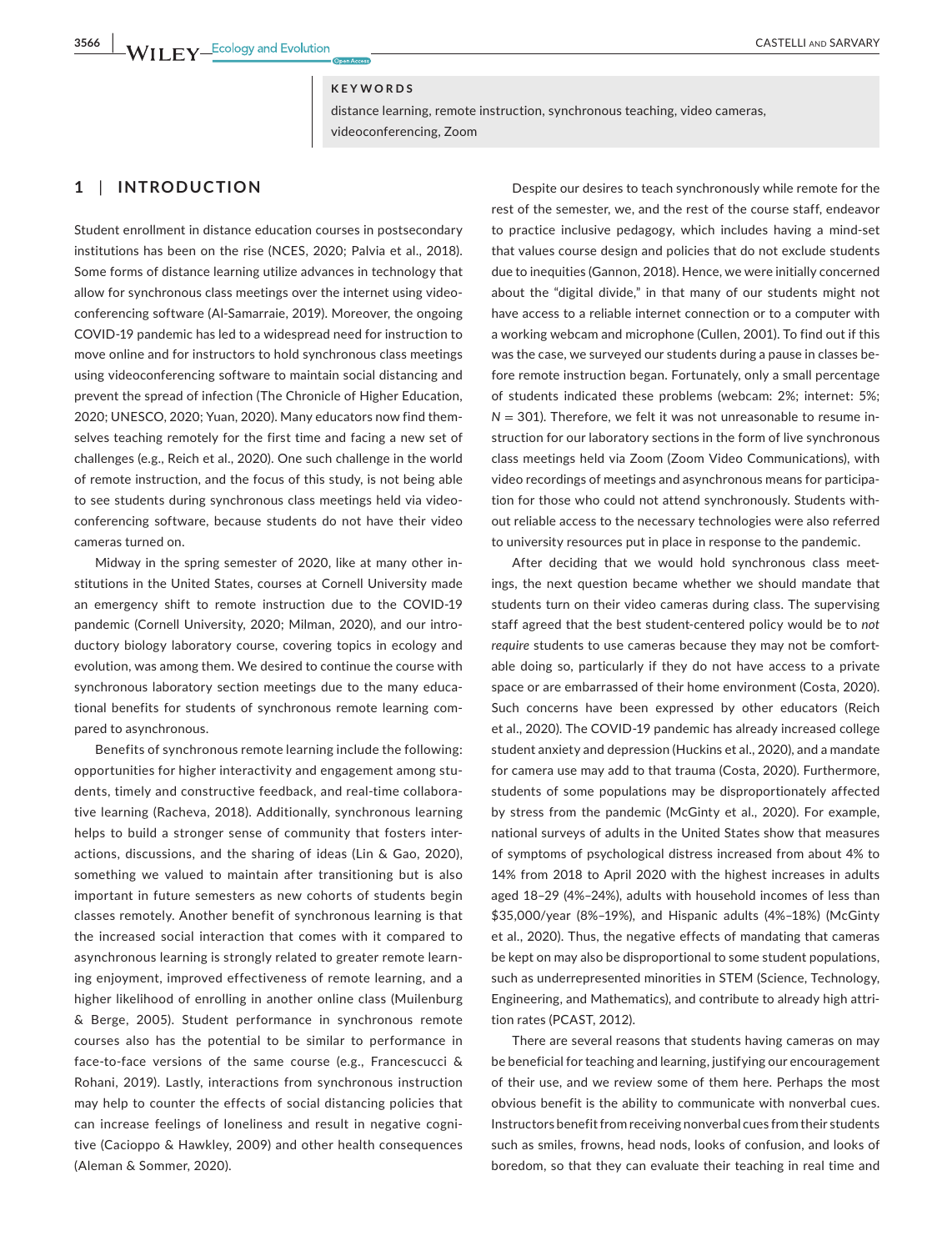adjust accordingly to improve student learning (Miller, 1988; Mottet & Richmond, 2002). Instructors that perceive a higher amount of nonverbal responsiveness also rate themselves as having been more effective (Mottet, 2000). Students similarly benefit from being able to see other students when collaboratively learning. Students with video in addition to audio were more able than students with only audio to tell how their other study group members were reacting to things they said while remote learning (Olson et al., 1995). The inclusion of video has also been suggested as a way to address the fact that students in remote classes without video reported that a lack of nonverbal communication "reduced their educational experience" (McBrien et al., 2009).

In addition to improving instructor effectiveness, being able to see students while teaching makes for a more positive affective experience. For example, instructors that perceived a higher amount of nonverbal responsiveness reported higher satisfaction and a higher preference for wanting to teach in a remote video class (Mottet, 2000). Additionally, instructors of our course expressed displeasure with a general feeling of "talking to yourself" that occurs when students do not have their cameras on. This is consistent with feedback from remote meeting participants who preferred videoconferencing over audio-only conferencing because the former had the advantage of "not talking into a void" (O'Conaill et al., 1993). If instructors have a negative experience, they may do a poorer job teaching, and poor teaching may lead students to switch out of science, math, and engineering majors (Seymour & Hewitt, 1997).

Students having their cameras on also helps to build instructor-student and student–student relationships. Instructors that perceived a higher amount of nonverbal responsiveness while teaching remotely with video reported instructor–student interpersonal relationships that were warmer, closer, and more comfortable (Mottet, 2000). The majority of students of a virtual classroom indicated that using videoconferencing helped build trust and rapport with other students and helped them to develop a sense of identification with others in their group, commenting that being able to hear and see each other in real time helped construct a "more complete picture" of their peers (Falloon, 2011). Moreover, building stronger relationships via videoconferencing likely helps fend off loneliness that may come with remote learning and social distancing, as videoconferencing has been shown to decrease feelings of loneliness in nursing home residents (Tsai et al., 2010).

Nevertheless, by the end of the semester, many students had often chosen to leave their cameras off, as reported by our frustrated instructors. This attrition with camera use in online classes has been reported elsewhere (Tonsmann, 2014). Given the potential benefits of students having their cameras on and the costs of having their cameras off, we were wondering what strategies we could use to encourage students to voluntarily turn on their cameras during laboratory sections. To develop strategies informed by data, we asked our students in an end-of-semester survey about why they might have chosen to not turn on their video cameras during class. In this paper, we present the results of that survey and the strategies we developed based on those results in combination with

successful experiences of some of our instructors, conversations with colleagues, suggestions from articles and social media, and a review of the literature. We plan to try these strategies going forward as the need for remote instruction continues for us as well as many instructors across the globe during the COVID-19 pandemic (UNESCO, 2020). While the demographics and needs of students vary by course and institution, we believe that these strategies are likely to be helpful to many instructors directly, or at least, serve as a model for gathering data to develop strategies more tailored for their students.

# **2** | **METHODS AND MATERIALS**

### **2.1** | **Course description**

The students surveyed were undergraduates enrolled in the Investigative Biology Laboratory course at Cornell University (Ithaca, NY, USA), a PhD-granting institution, in the spring semester of 2020. This course is required for majors in the biological sciences and uses an inquiry-based approach to teaching the scientific method within two main topics: the evolution of antibiotic resistance in bacteria and the ecological impact of limiting nutrients on algal growth. Before the COVID-19 pandemic, this course was taught with one 50-min lecture and one 3-hr laboratory section per week. After the switch to emergency remote instruction (Cornell University, 2020; Milman, 2020), lectures were prerecorded for asynchronous viewing and sections were held synchronous via Zoom (Zoom Video Communications) with recordings available for asynchronous viewing. We decided on this format after surveying our students before remote instruction began in order to assess the challenges they would be facing once they left campus, including differences in time zones, distractions from family obligations, and access to technology. Each of 12 graduate student laboratory instructors led two sections, and most were assisted by one undergraduate teaching assistant. Section enrollment was capped at 18 students. During synchronous laboratory sections, instructors gave short presentations while screen-sharing a slideshow and incorporating active learning techniques such as polling (Sarvary & Gifford, 2017) and think-pair-share (Tanner, 2013). For several weeks, a portion of each class meeting was devoted to students meeting with their long-term groups to work on data analysis and a poster presentation using the breakout room feature of Zoom. Instructors could move between breakout rooms to help students. Students also presented their group posters to the rest of the class and responded to questions during the last synchronous class meeting.

# **2.2** | **Student sample**

Total enrollment for spring 2020 was 312 students. Ninety-one percent of enrolled students took the end-of-semester survey (*N* = 283), and seven respondents were excluded from analysis because they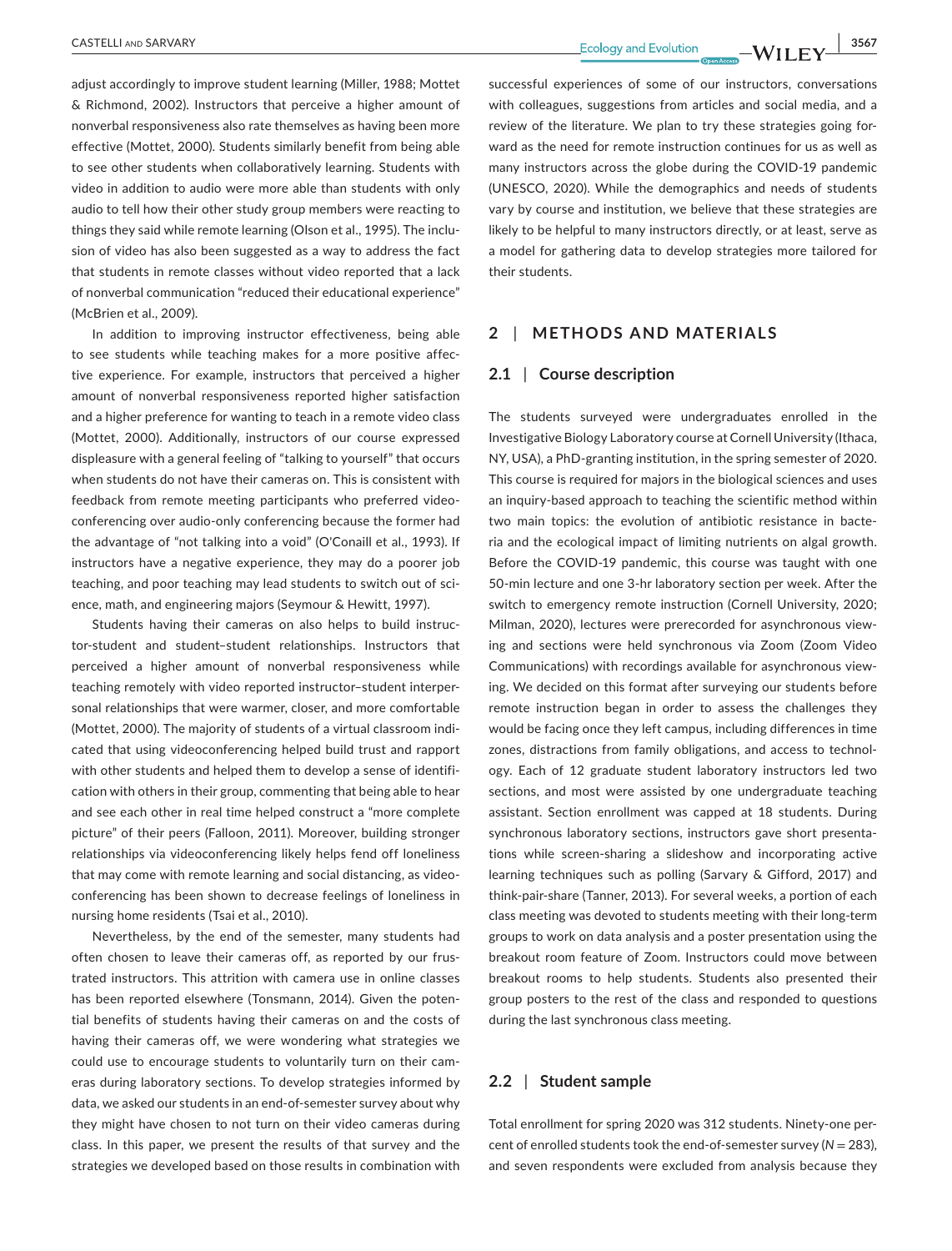**3568 WILEY** Ecology and Evolution **and SARVARY** CASTELLI AND SARVARY

either did not attend any live synchronous remote class meetings or skipped all the relevant questions, resulting in a final sample of 88% (*N* = 276) of enrolled students.

Students were assigned demographic categories based on self-reporting and had the option to skip demographic survey questions or indicate that they choose not to disclose. Results were broken down by gender based on male and female, as only one respondent identified as nonbinary  $(N = 1)$ . Students were asked about their race and ethnicity ("How would you describe yourself? Check all that apply."), and their responses were used to assign them an underrepresented minority (URM) in science and engineering or a non-URM. URMs were defined as three racial or ethnic minority groups: blacks or African Americans; Hispanics, Latinx, or Spanish origin; and American Indians or Alaska Natives, or a mix including one of these groups (NSF, 2019). Non-URMs included: whites; Asians; Native Hawaiians or other Pacific Islanders. URM status was unknown for 23 students. Freshman or non-Freshman (Sophomore, Junior, or Senior) status was unknown for ten students. Non-Freshman were combined due to relatively small sample sizes (Freshmen, *N* = 215; Sophomores, *N* = 32; Juniors, *N* = 14; Seniors, *N* = 5).

### **2.3** | **End-of-semester survey**

Students were administered an end-of-semester survey designed to collect feedback on teaching, course design, and student experiences within the course. The survey was administered with the Qualtrics online survey tool (Qualtrics) during their last synchronous section meeting of the semester. Laboratory instructors were directed to email any absent student after class with a link to the survey and a deadline of a few days. The survey was anonymous, most questions were able to be skipped, and taking it was completely voluntary. No credit was awarded for taking the survey.

The main survey question analyzed for the current study asked, "If you ever left your video off during the live Zoom lab meetings, why did you leave it off? (check all that apply)." Students could select up to 12 reasons we hypothesized a priori or select "Not Applicable – I always had my camera on." When selecting "Other," students also had the option of typing a reason not listed. In order to be included in analysis, students had to indicate that they attend at least some of the synchronous class meetings ("Have you attended any of the Zoom lab meetings as they occurred in real time?"). Additionally, students indirectly offered insight into the phenomenon of leaving cameras off during class when responding to other survey questions that solicited feedback about the course, the emergency switch to remote instruction, and the performance of laboratory instructors.

### **2.4** | **Statistical analyses**

For each of the 13 possible answer choices to the question: "If you ever left your video off during the live Zoom lab meetings, why

did you leave it off? (check all that apply)," pairwise differences between demographic categories (URM vs. non-URM, male vs. female, and Freshman vs. non-Freshman) were analyzed with twotailed Fisher's exact tests using the GraphPad QuickCalcs website (GraphPad, 2020). The *α* level for this study was set at 0.05. We chose not to correct for multiple comparisons by adjusting the significance threshold, because we consider these analyses to be exploratory, with significant results requiring subsequent study for confirmation (Bender & Lange, 2001).

### **3** | **RESULTS**

The vast majority of students (*N* = 249, 90%) had their video cameras off at least some of the time during remote synchronous class meetings held via Zoom. Students indicated several reasons for doing so. Table 1 summarizes the percentages of students selecting each reason from a provided list, along with break downs by demographic categories. The most frequently selected reason overall and across all demographic categories was being concerned about appearance  $(N = 113, 41\%$  of students). The next most frequently selected reason, a concern about other people being seen in the background, was selected by substantially fewer students overall, but was still quite common ( $N = 73$ , 26%). This reason was selected more frequently than the related reason of not wanting their physical location to be seen in the background. Of relatively moderate frequency were concerns about distracting their classmates or instructor. Not wanting to be seen walking away from the computer, not paying attention, or doing other things while at the computer were relatively infrequently selected overall and across demographic break downs. As for reasons related to technology, a very small number of students (*N* = 6, 2% of students) reported that their webcam was not working, but a much larger number  $(N = 61, 22%)$  reported having a weak internet connection.

URMs more than non-URMs selected "I was concerned about other people being seen behind me" (URM: *N* = 25/66; non-URM:  $N = 45/187$ ;  $p = 0.0376$ ) and "I was concerned about my physical location being seen behind me" (URM: *N* = 17/66; non-URM:  $N = 24/187$ ;  $p = 0.0194$ ). For the same two reasons, females more than males selected "I was concerned about other people being seen behind me" (Male: *N* = 20/99; Female: *N* = 52/164; *p* = 0.0465) and "I was concerned about my physical location being seen behind me" (Male: *N* = 9/99; Female: *N* = 35/164; *p* = 0.0104). However, URMs were not more likely to be females (Female URM: *N* = 45/161 [28%], Male URM: *N* = 21/91 [23%]; *p* = 0.4569). For "My internet connection was weak," females were significantly more likely than males to select this reason (Male: *N* = 15/99; Female: *N* = 44/164;  $p = 0.0326$ ) and URMS only tended to select this reason more than non-URMs (URM: *N* = 21/66; non-URM: *N* = 37/187; *p* = 0.0603).

A sizeable number of students selected "Other" from the list of provided reasons ( $N = 53$ , 19%) and could then type in a reason. One student did not state a reason, three gave two reasons each and the rest each gave only one. The open-ended responses were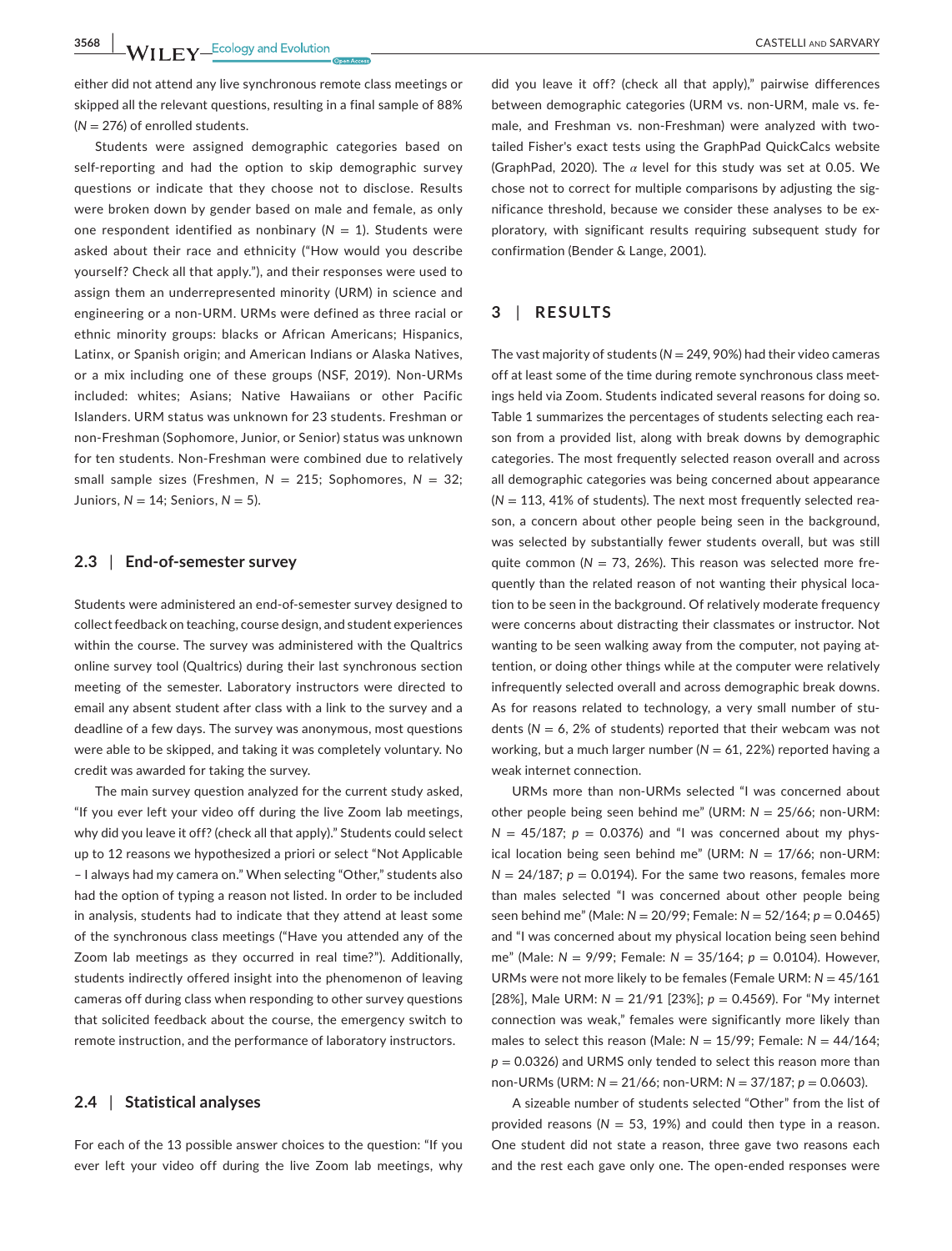**TABLE 1** Reasons undergraduate students gave for not turning on their video cameras during synchronous online class meetings in a survey given in an introductory biology laboratory course at a four-year PhD-granting institution at the end of the spring 2020 semester

| Reasons for not turning on<br>camera                                  | <b>All students</b> | <b>URM</b> | Non-URM | Male | Female | Freshman | Non-<br>Freshman |
|-----------------------------------------------------------------------|---------------------|------------|---------|------|--------|----------|------------------|
| I was concerned about my<br>appearance                                | 41%                 | 45%        | 38%     | 36%  | 43%    | 38%      | 49%              |
| I was concerned about other<br>people being seen behind me            | 26%                 | 38%        | 24%     | 20%  | 32%    | 28%      | 22%              |
| My internet connection was weak                                       | 22%                 | 32%        | 20%     | 15%  | 27%    | 23%      | 18%              |
| Other [with space to enter text]                                      | 19%                 | 15%        | 20%     | 18%  | 20%    | 18%      | 25%              |
| I felt like everyone was looking at<br>me the whole time              | 17%                 | 20%        | 17%     | 16%  | 18%    | 18%      | 14%              |
| I was concerned about my<br>physical location being seen<br>behind me | 17%                 | 26%        | 13%     | 9%   | 21%    | 16%      | 20%              |
| I was concerned about distracting<br>my classmates                    | 17%                 | 12%        | 21%     | 16%  | 19%    | 17%      | 20%              |
| I was concerned about distracting<br>my lab instructor                | 12%                 | 14%        | 13%     | 14%  | 12%    | 13%      | 12%              |
| Not Applicable - I always had my<br>camera on                         | 10%                 | 8%         | 11%     | 12%  | 9%     | 10%      | 10%              |
| I didn't want to be seen not paying<br>attention                      | 8%                  | 8%         | 7%      | 9%   | 7%     | 7%       | 10%              |
| I didn't want to be seen walking<br>away from my computer             | 7%                  | 11%        | 6%      | 8%   | 7%     | 7%       | 10%              |
| I didn't want to be seen doing<br>other things on my computer         | 7%                  | 8%         | 7%      | 10%  | 5%     | 7%       | 10%              |
| My webcam was not working.                                            | 2%                  | 3%         | 2%      | 3%   | 2%     | 3%       | 0%               |
| Number of students                                                    | 276                 | 66         | 187     | 99   | 164    | 215      | 51               |

*Note:* Each student that indicated they did not always have their camera on could select more than one reason. Reasons are broken down by underrepresented minorities (URM) in science and engineering status, gender, and Freshman or non-Freshman (sophomores, juniors, and seniors) and are sorted in descending order according to all student respondents combined.

emergently coded and placed into 15 categories summarized in Table 2. By far, the most common category was "It was the norm," with just over half of the typed reasons falling in this category  $(N = 28, 53%)$ . Representative statements from this category include: "Everyone else had their camera off," and, "[it] felt awkward having it on if no one else did." Although concern about appearance was an option to select in the provided list of reasons, four students used the "Other" option to elaborate, mentioning messy hair, wearing pajamas, not having showered, and even crying (unrelated to the course). Examples from "Not feeling a need to have the camera on" include: "I did not see a need to turn on the video…," and "…I felt like it wasn't necessary for my learning." An example of "Not wanting the camera to be on or to be seen, in general" is: "I just didn't want my video on."

Students also provided additional feedback regarding video cameras being on or off during synchronous class meetings when providing open-ended answers to other survey questions. Select quotes are drawn into the discussion that follows.

### **4** | **DISCUSSION**

## **4.1** | **Overview**

By surveying our students to ask why they did not always turn on their video cameras during synchronous class meetings, we gained valuable information to help us to develop strategies for encouraging students to turn on their video during class. With this information, in combination with feedback from our course instructors as well as conversations with colleagues, published research, and suggestions from articles and social media, we developed the following strategies for instructors to implement in remote instruction moving forward, summarized in Table 3. In developing these strategies, we took a student-centered approach, being mindful of equity, inclusion, and the diversity of our students and the situations they find themselves in while learning remotely. We encourage any instructor to gather information about their own students to better tailor these strategies.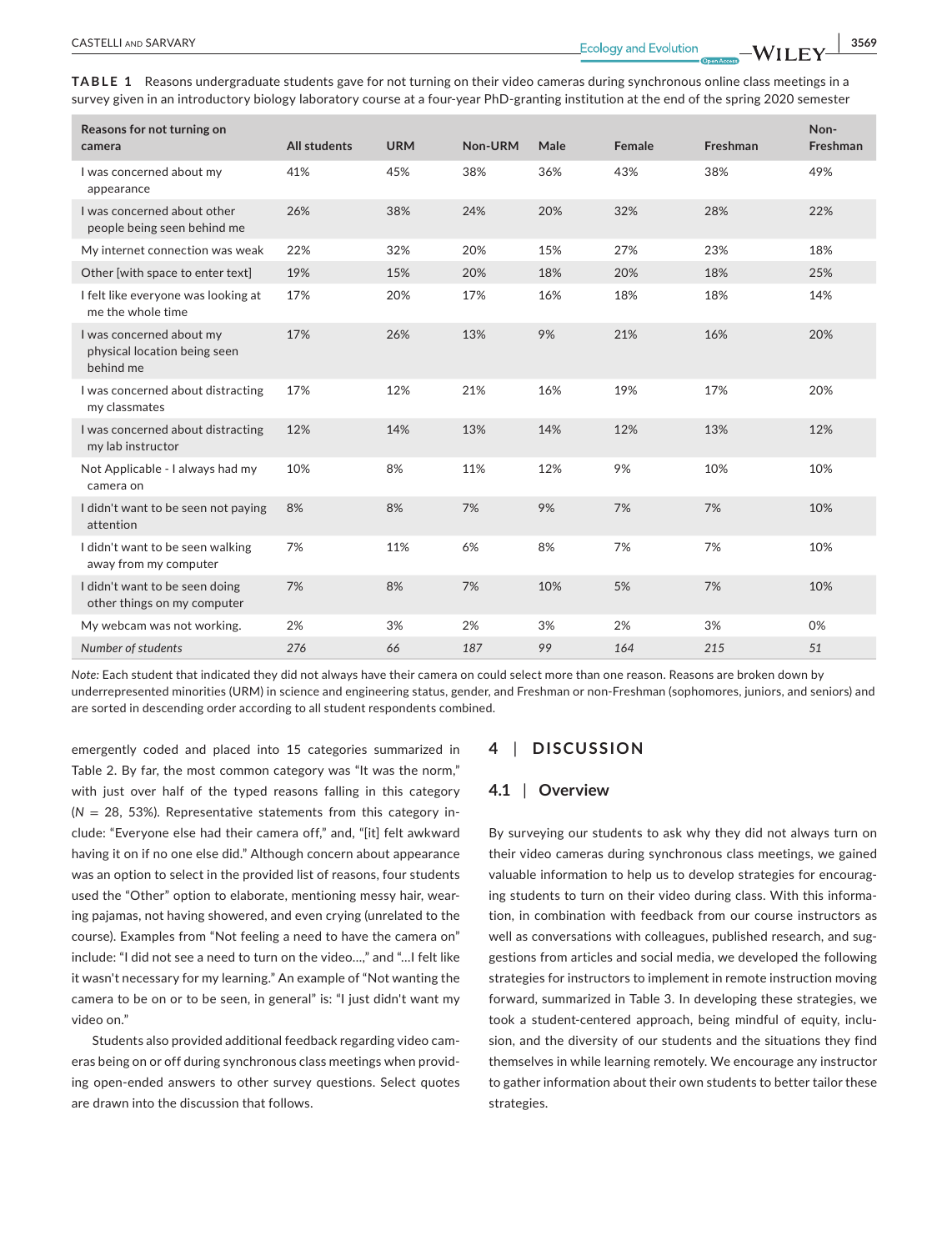**TABLE 2** Additional reasons undergraduate students of a biology class gave for not turning on their video cameras during synchronous online class meetings

| "Other" reasons given sorted into                                    |         |                |
|----------------------------------------------------------------------|---------|----------------|
| categories                                                           | Percent | Count          |
| It was the norm                                                      | 52.8%   | 28             |
| Being concerned about appearance<br>(elaborations for this concern)  | 7.5%    | $\overline{4}$ |
| Wanting to improve the internet<br>connection/streaming smoothness   | 7.5%    | 4              |
| Not feeling a need to have the<br>camera on                          | 7.5%    | $\overline{4}$ |
| Not wanting to divert attention<br>from the instructor               | 5.7%    | 3              |
| Not wanting the camera to be on or<br>to be seen, in general         | 5.7%    | 3              |
| Not wanting to be seen eating                                        | 3.8%    | $\overline{2}$ |
| Not wanting to be seen in bed                                        | 1.9%    | $\mathbf{1}$   |
| Being distracted by seeing one's<br>own video feed                   | 1.9%    | $\mathbf{1}$   |
| Being more comfortable with the<br>camera off                        | 1.9%    | $\mathbf{1}$   |
| Having to talk to family members                                     | 1.9%    | $\mathbf{1}$   |
| Leaving the computer to use the<br>bathroom                          | 1.9%    | $\mathbf{1}$   |
| Not having a webcam                                                  | 1.9%    | $\mathbf{1}$   |
| The default setting of the Zoom<br>program was to join without video | 1.9%    | $\mathbf{1}$   |
| No "other" reason given                                              | 1.9%    | $\mathbf{1}$   |

*Note:* Reasons were categorized from typed responses after choosing "Other" from a provided list of reasons. Percentages are of those respondents choosing "Other."

**TABLE 3**  Our proposed videoconferencing strategies for instructors to encourage, but not require, students to turn on their cameras during synchronous class meetings

#### **Videoconferencing camera use strategies for instructors**

Do NOT require video cameras to be turned on and do offer alternatives

Explicitly encourage camera use, explain why you are doing so, and establish the norm

Address potential distractions and give breaks to help maintain attention

Use active learning techniques to keep students engaged and promote equity

Survey your students to understand their challenges

# **4.2** | **Do not require video cameras to be turned on and do offer alternatives**

By taking a student-centered approach, we make pedagogical decisions based on what is best for the student's learning, not the

instructor's teaching per se. While some instructors may feel a strong need to mandate that students turn on their video cameras during class, we strongly advise against this. While we surveyed students to find broad reasons why they chose not to turn on their cameras, there are many more specific and very sensitive, reasons for their not doing so. One of our surveyed students strongly captured this point when asked about any challenges they have faced with the transition to online learning: "I would like to mention that no one should assume the living conditions of students when not on campus. Some students live in some of the worst conditions possible." This concern is consistent with those of educators reported elsewhere (Reich et al., 2020). For example, one teacher told researchers that their students of working class families do not want to turn on their cameras because they do not want their wealthy peers to see inside their homes and another said they have students that lack private spaces and end up connecting to Zoom from inside a closet (Reich et al., 2020).

College student anxiety and depression have already been increased by the COVID-19 pandemic (Huckins et al., 2020), and a mandate for camera use may add to that trauma (Costa, 2020). Furthermore, psychological distress due to the pandemic has disproportionately affected adults 18–29 years old, adults from low income homes, and Hispanic adults (McGinty et al., 2020). Thus, the negative effects of mandating that cameras be kept on may also be disproportional to some student populations, such as underrepresented minorities in STEM, and contribute to already high attrition rates (PCAST, 2012).

We will offer alternative means for students to participate and communicate with the instructor and the rest of the class, such as polling (Sarvary & Gifford, 2017), discussion boards (Suler, 2004), shared documents (e.g., Google Docs; Perron & Sellers, 2011), and cooperative annotations (Zhu et al., 2020). Additionally, our instructors have had great success using the chat feature within Zoom. Some of them reported that individuals that did not often speak when class was in-person were suddenly more communicative when using the chat feature online. We also found that our undergraduate teaching assistants were helpful facilitating student participation in several ways including monitoring the chat window during class, creating polls, and managing discussion boards (Asgari & Sarvary, 2020). Having multiple avenues for participation should improve equity and likely benefit all students, not just those that do not turn on their camera. Our students appreciated this strategy. When asked, "What are some of the positive aspects about how your lab instructor taught specifically during the online Zoom meetings?" one surveyed student wrote, "Using different ways to engage us because many people were not comfortable with sharing their cameras." Another student wrote, "I thought [my instructor] did a good job allowing us to be a part of the class without forcing any of us to speak or turn on our videos when we were not comfortable."

By not requiring camera use, it is inevitable that at some point one or more students will turn off their video cameras, making it more challenging to identify who is speaking or even present. In this case, we have found it to be helpful to ask students to properly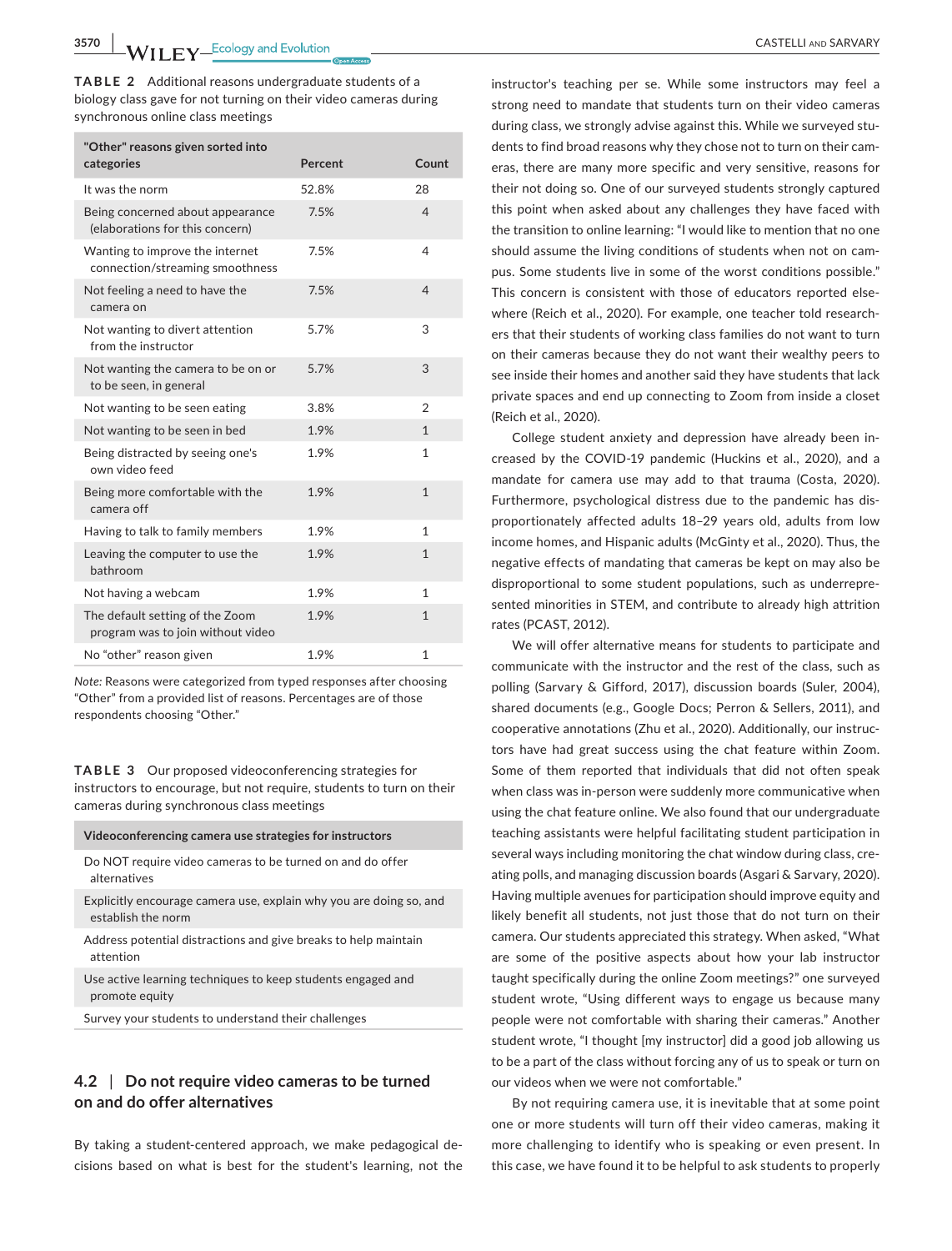format their name as it appears to others in the videoconferencing program. The name displayed in Zoom, for example, is sometimes a student's obscure university ID, merely their initials, or their legal name instead of their preferred name. We also recommend that students be encouraged to add a static image of their face that will appear when their video is turned off. Furthermore, instructors could set a good example by following these suggestions themselves.

# **4.3** | **Explicitly encourage camera use, explain why you are doing so, and establish the norm**

Instead of requiring video cameras to be turned on, we recommend encouraging it while fostering an inclusive classroom environment. We suspect that some students will not need much encouragement, especially in an age of social distancing to fight the pandemic. For example, one student wrote, "[My instructor] had her camera on [and it] was nice to see another face during times like this [sic]." However, others may need more encouragement.

An early step in encouraging students to use their cameras is to explicitly request it. One of our students wrote, "…if asked to turn my camera on I would have," and another student indicated that they left their camera off because that was the default setting when connecting with Zoom. We plan to include our camera use policies in the syllabus and have instructors communicate explicit encouragement of camera use on the first day of class, repeating later in the semester if necessary. In addition to communicating when cameras are encouraged to be on, it is also important to explicitly communicate when it would be appropriate to turn them off (and separately, the microphone), like when being interrupted by a family member or trying to improve a weak internet connection.

We also plan to explain to our students why we encourage camera usage, as such transparency should build student buy-in (Seidel & Tanner, 2013). For example, our instructors could mention some of the many benefits for camera use in remote classes, as reviewed in the introduction section, such as the value of nonverbal cues in communication (Miller, 1988), improved instructor effectiveness (Mottet, 2000), and building instructor–student and student–student relationships (Falloon, 2011; Mottet, 2000). We also think our students would like to know that when we asked past students for suggestions for improving the online Zoom lab meetings, several suggested that cameras be turned on more often because it made class feel "more interactive" and "more like a normal class," for example. Similar sentiments were reported by students in chemistry classes (Kalman et al., 2020).

By explicitly encouraging camera usage and explaining why we are doing so from the first day of class, we plan to establish video sharing as the classroom norm. Our survey revealed how powerful setting the norm can be. The most frequent "Other" reason students provided for not having their video on was some form of if not being the norm set in the online classroom. For example, "no one else had it on so I shut mine off as well," "[our class] kept ours off," and

"everyone else had theirs off and I felt awkward having mine on." This suggests that unspoken social norms are at play and that some portion of students experience the social pressure to follow what their classmates are doing. Classroom interaction norms implicitly set by student peers have been found to significantly shape participation, and it has been suggested that instructors have the power to shape such norms (Fassinger, 1995, 1996).

We believe that the focus theory of normative conduct (Cialdini et al., 1990, 1991) may help to explain our observations and form potential solutions. Applying the theory, students not turning on their cameras because of the perception that that is how most others *are* behaving would be a "descriptive norm." The more students that the instructor can encourage to turn on their cameras, the greater the student perception that having cameras on is the (descriptive) norm and the more likely students will comply. Another type of norm described by the theory is an "injunctive norm," which guides a student's behavior based on the perception of how most others *ought* to behave, that is, how most others would approve or disapprove of the behavior. Injunctive norms work even when most are not behaving as desired. Instructors can help set the injunctive norm by explicitly stating that turning cameras on is valued by the instructor and student peers. Theory also posits that a student's actions are more likely to conform to the type of norm that is salient, or in focus, at the time of behavior, so it is ideal if these norms are aligned. To avoid misalignment, we suggest that on the first day of class instructors do not describe the issue of cameras being turned off as unfortunately frequent while they encourage cameras to be on as this would set up contradictory descriptive and injunctive norms. Moreover, aligning norm types makes persuasive messages more likely to be effective (Cialdini, 2003).

We would also like to note that when influencing the injunctive norm, an instructor must be careful to not create the perception that having a camera off is disapproved so much as having a camera on is approved. Part of the classroom norms should be that it is okay to choose not to have your camera on (Stanford University, 2020). An analogy to this would be the injunctive norm that stopping to make a donation (e.g., at a Salvation Army charity kettle) is a behavior that most would approve of, but continuing to walk past is a behavior that most would not likely disapprove of.

Instructors can seek to set the norm of having cameras turned on early on so that students who are willing and able to turn their video on are more comfortable doing so. For example, on the first day of class instructors can devote time for students to introduce themselves to the rest of the class with icebreaker activities like showand-tell. Subsequent classes could begin by checking-in with each student, asking them to at least briefly turn on their cameras if they are comfortable doing so, and asking fun short questions like "what was your favorite cartoon growing up?" In larger classes where this is not practical, students could dress according to rotating themes like "funny hat day" or "show your school pride day." While setting the norms for the class, we will be mindful that no student should be made to feel uncomfortable for choosing to leave their video off. Offering alternative methods for participation and building an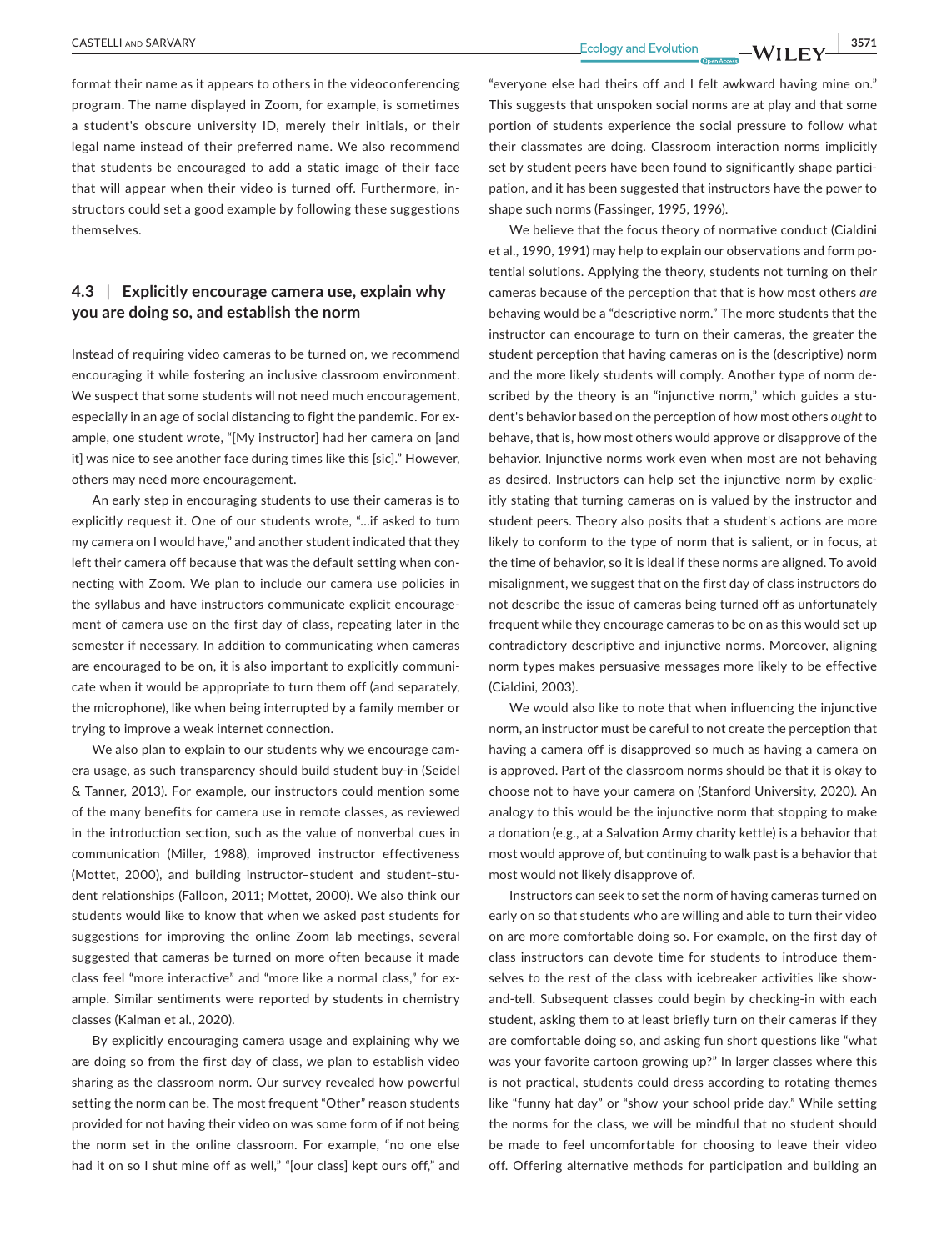inclusive classroom should help with not causing any student to feel excluded.

Setting the norm that camera usage is encouraged should also help to address the most frequently cited reason our students gave for not turning on their camera: concern about their personal appearance. If students anticipate that they will likely want to have their camera on during class, they are probably more likely to prepare their appearance by, for example, brushing their hair and not wearing pajamas. It may be also helpful to tell them that a common tip from people whose careers involve working from home is to maintain a routine that often includes getting dressed and good personal hygiene (Knowlton, 2020; Limón, 2020; Rivkind, 2012). We should also note that the Zoom program currently offers a feature to "Touch up my appearance," which airbrushes a user's face in real time, although we do not promote its use as we suspect it contributes to the negative effects of unrealistic beauty ideals despite being an obvious manipulation (MacCallum & Widdows, 2018).

A state of public self-awareness, when individuals focus their attention on aspects of the self that are able to be perceived by others, has been shown to be induced by the presence of an audience or even only a video camera (Davies, 2005; Froming et al., 1982; Govern & Marsch, 2001; Myllyneva & Hietanen, 2016). More similar to videoconferencing, the presence of a camera and seeing one's own video image was shown to heighten public self-awareness in pairs of strangers that were engaged in video chatting (Miller et al., 2017). It stands to reason that a videoconference like those of a Zoom meeting would also increase public self-awareness.

Increasing public self-awareness may increase concern about one's personal appearance as that is one aspect of the self that is visible to the public. The level of concern that a student has for their appearance may be due to a number of different psychological and social factors that are beyond the control of the instructor, including aspects of personality (Johnson et al., 2007), culture, gender, and relationship status (Aune & Aune, 1994). As all these factors cannot possibly be addressed by an instructor, we speculate that if students are expecting to turn on their cameras, they will more likely prepare their appearance in a manner that assuages their individual concerns about being seen. While enhanced public self-awareness is an antecedent to social anxiety, it does not necessarily lead to it (Fenigstein et al., 1975). Nevertheless, instructors should be aware that cameras may trigger such anxiety in students and so this is another reason not to mandate camera use.

To help maintain the norm of camera use throughout the semester and combat a potential decline in usage (e.g., Tonsmann, 2014), we plan to individually reach out to those students that regularly do not turn on their cameras. We will let them know that we have noticed their camera has been off and to ask whether there is anything we can do to help them feel more comfortable with turning it on. When doing so, we will be mindful of student–teacher power dynamics and seek to avoid pressuring a student into doing something they are not comfortable doing. We will also reiterate that camera use will not affect their grade and remind them of the alternative ways to participate in class and to communicate with instructors. Reaching out to

students creates the opportunity to make them feel more welcomed and to gain a better understanding of the challenges they face while learning remotely. Knowledge of these challenges may allow us to provide solutions or direct students to helpful resources.

# **4.4** | **Address potential distractions and give breaks to help maintain attention**

While a sizeable number of our students selected concerns about distracting their classmates and their instructor as reasons for not leaving on their video during class, we suggest ways to minimize these distractions while encouraging general camera use.

Students may be assuming that sharing their video feed while the instructor is presenting distracts from the instructor and is thus disrespectful. For example, one student wrote, "I left my video off when [my instructor] would present his slides out of respect so that all the attention would be on him." Instructors who actually prefer students' cameras to be on may not realize that some students assume their preference to be the opposite. Obviously, explicitly communicating camera polices that include when it is inappropriate to have cameras on would help.

If students find themselves distracted by the video feeds of their classmates while the instructor is presenting, they can likely alter their personal viewing settings in the videoconferencing program being used. For example, Zoom has a "speaker view" which automatically focuses on the person speaking and an option to pin the instructor's video so that it remains in focus (for an instructional video see Finio, 2020). If, as the results of our survey suggest, some students may be preoccupied by the thought that their classmates are "looking at them the whole time," it may be comforting to briefly inform students about the "spotlight effect," which is the tendency of people to overestimate how much they are watched and evaluated by others (Gilovich & Savitsky, 1999). If students are distracted by their own video feed, which is consistent with the findings that mirrors have been shown to increase self-awareness (Froming et al., 1982; Govern & Marsch, 2001), they should look to see if the videoconferencing software being used has an option to hide it, as Zoom does (Zoom, 2020). Alternatively, students can place a sticky note on the portion of their screen that shows their own video.

The second most frequent reason given for not turning on their camera was concern about other people being seen in the background. There are several reasons why this may be concerning to students such as protecting the privacy of their family or roommates. Regardless of why, students may be distracted by the possibility of someone else coming into view. Similarly, students were concerned about their physical location being seen behind them. Students can be provided suggestions to deal with these concerns, including communicating with roommates and family members about when they have class and ask not to be disturbed, finding a private area of their home where they can connect with minimal distractions (Basile & Beauregard, 2016), staging their background to look more presentable, using a virtual background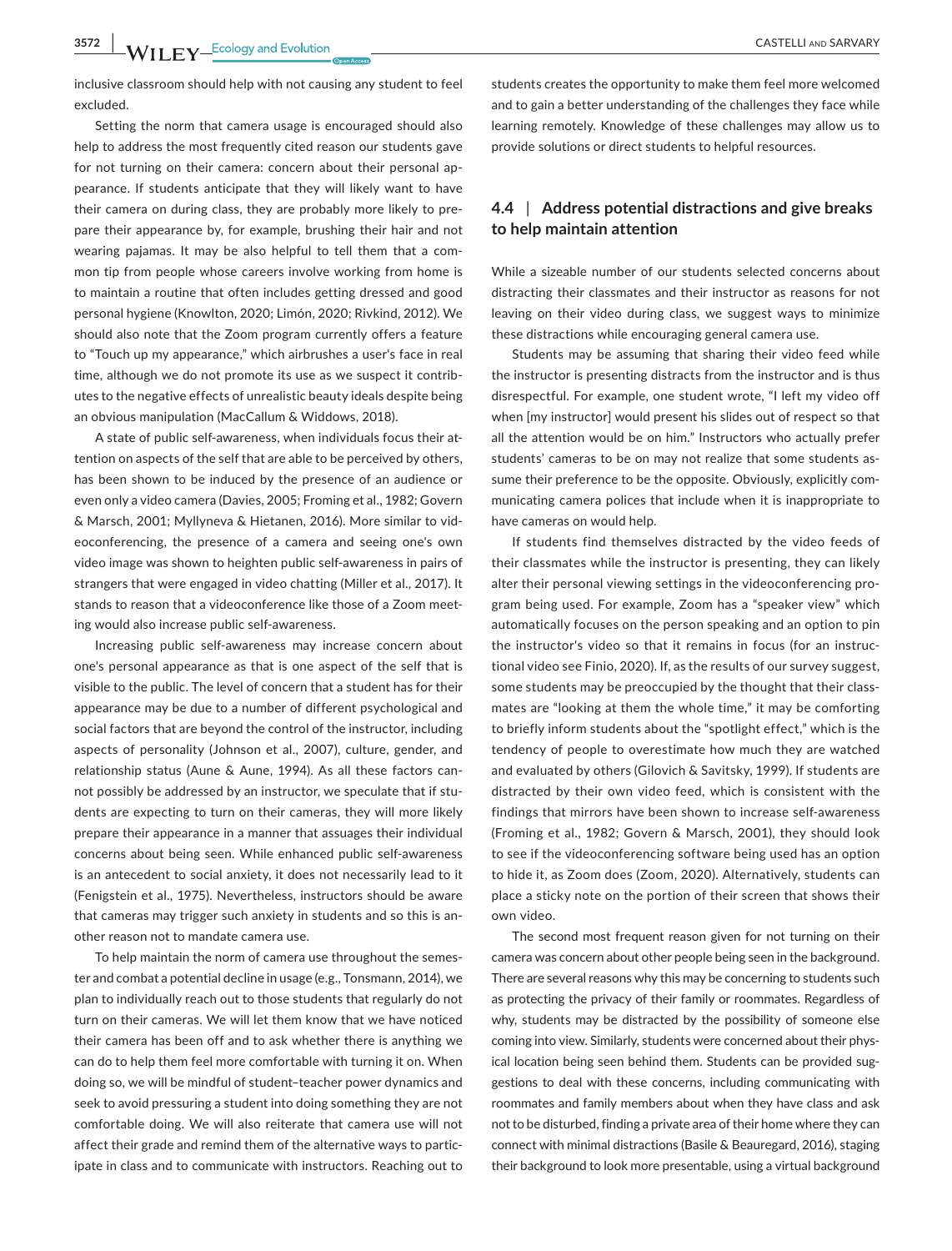**CASTELLI** AND SARVARY **3573**<br>**Ecology** and Evolution **10/11**  $\mathbf{N}$  **3573** 

in the videoconferencing software if their computer allows it, or simply sitting with their back against a wall.

However, we must be mindful that not everyone will have access to a private space, as one of our students pointed out, "It has been difficult to stay focused for long periods of time because there is a lot of commotion in my house, and I have nowhere quiet to go work." Furthermore, our results suggest that URM students may be disproportionately more concerned about their physical location and other people being seen behind them than non-URM students. Again, we recommend against requiring cameras be turned on and instead to look for other ways to promote inclusion.

To help maintain attention, we also encourage giving students breaks, especially with longer classes. Students can use that time to go to the bathroom, get something to eat, and relax while fighting off "Zoom fatigue" (Jiang, 2020; Morris, 2020). They will then also be less likely to turn off their video and take a break during class anyway. When students return from break, it is potentially a good time to encourage cameras to be turned on again by facilitating an activity that makes use of them.

# **4.5** | **Use active learning techniques to keep students engaged and promote equity**

Several of our colleagues at Cornell and other institutions have expressed concern that students sometimes leave their video turned off in order to not be seen being inattentive or doing other things. Indeed, this does seem possible based on our students having selected as reasons for leaving their video off: not wanting to be seen not paying attention, walking away from the computer, and doing other things on their computer. Students may be bored or falling victim to the perils of multitasking (Klemm, 2016; Mokhtari et al., 2015). To capture student attention, while also improving student learning, we suggest regularly employing active learning techniques which have been shown to increase persistence in STEM, improve academic performance, and lower failure rates (Braxton et al., 2008; Freeman et al., 2014). Furthermore, active learning was found to narrow achievement gaps between students from overrepresented and underrepresented groups by improving examination scores and passing rates for all student groups, but disproportionately so for those from underrepresented minorities (Theobald et al., 2020). However, it should be noted that active learning does not guaranty equity and instructors should be vigilant of inequity due to a number of factors including small group dynamics (e.g., Reinholz & Shah, 2018) or potential hidden biases (e.g., Ernest et al., 2019).

By establishing engaging activities such as polling or typing into the chat window as a regular part of class, students should be less tempted to do other things during class and thus less likely to turn off their video in order to conceal themselves. Using the think-pairshare/listen-think-pair-share technique (Lyman, 1981; Tanner, 2013) along with Zoom's breakout room feature may be a particularly helpful in this regard. Based on feedback from our instructors and students, some students seem to be more willing to turn on their video

when the class is split up into smaller breakout rooms within Zoom. This pattern has also been reported by our colleagues at Cornell and other universities. We also recommend incentivizing students with a participation grade while promoting equity by providing multiple ways to participate in active learning that does not require sharing video, mentioned above. Keeping students actively engaged may also have the added bonus of decreasing the likelihood that they feel like everyone is looking at them the whole time.

# **4.6** | **Survey your students to understand their challenges**

Our end-of-semester survey has given us information we have used to plan for the fall semester as the COVID-19 pandemic continues. We have shared our data-driven recommendations for encouraging camera use here but caution other instructors to consider that the challenges facing their student population may differ and require different solutions.

In addition to an end-of-semester survey, we surveyed our students multiple times to better understand the challenges they were facing in the switch to emergency remote instruction, and what we learned influenced our teaching practices. For example, we were initially concerned about the "digital divide" (Cullen, 2001) in that many of our students would not have access to a reliable internet connection or to a computer with a working webcam and microphone. However, only a small percentage of students indicated these problems (webcam: 2%; internet: 5%;  $N = 301$ ) in a survey we gave during a break in classes before remote instruction began. This partly informed our conclusion that it was not unreasonable to hold live synchronous class meetings that encouraged the use of webcams while also offering asynchronous learning opportunities to those that could not attend. Those students without reliable access to the necessary technologies were also referred to university resources set up in response to the pandemic.

# **5** | **CONCLUSIONS**

Our end-of-semester survey of students revealed insights into why students might have chosen not to turn on their video cameras during online synchronous class meetings held via Zoom. This information has helped us to develop a plan for encouraging—but not requiring—camera use as we continue remote instruction during the COVID-19 pandemic. While the demographics and needs of students vary by course and institution, we believe that these strategies are likely to be helpful to many instructors. Our data-driven plan also provides a model for other instructors to gather information about their own student population to develop more tailored strategies that also promote equity and inclusion.

#### **ACKNOWLEDGMENTS**

This work was considered exempt from review by the institutional review board of Cornell University and was supported by Cornell's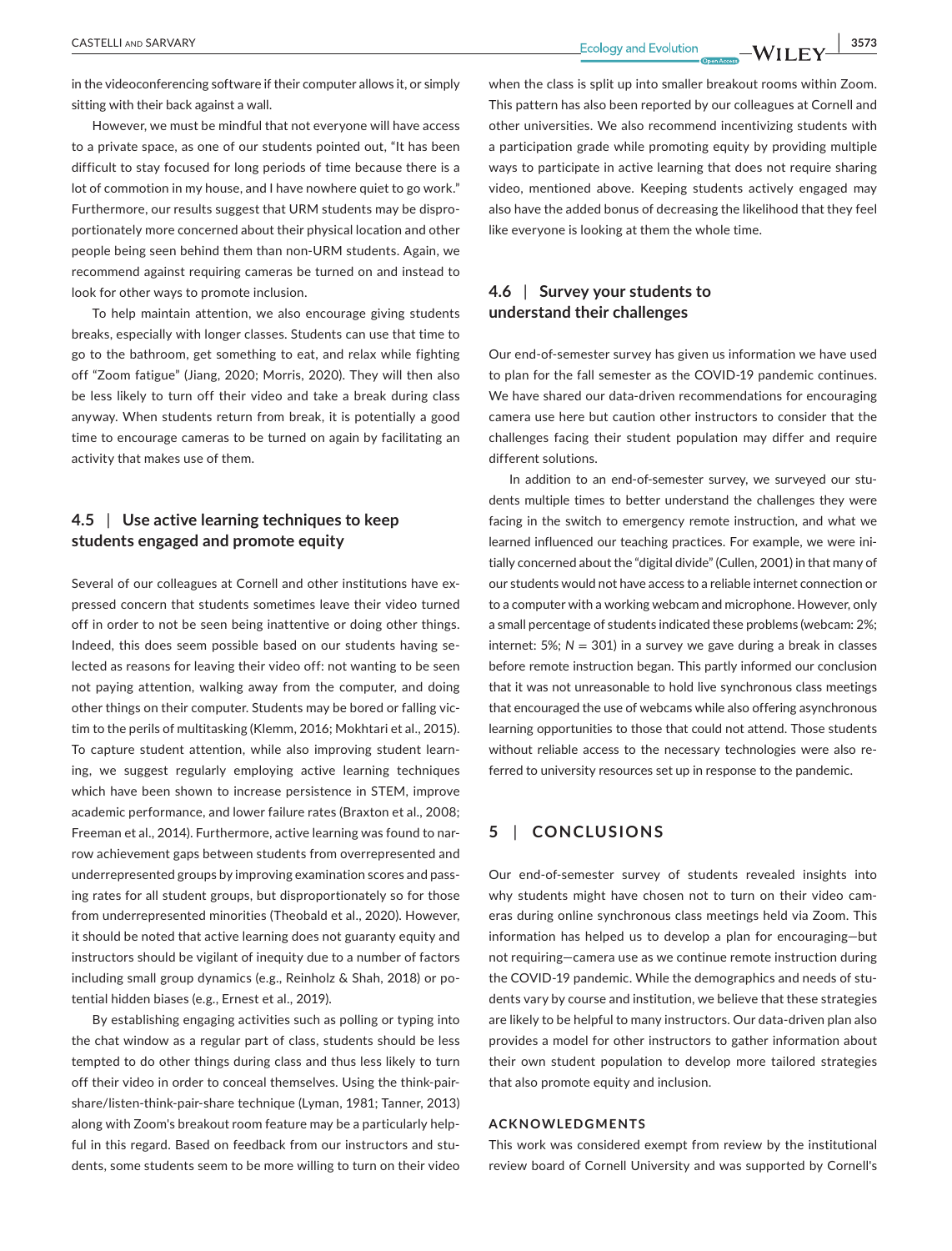**3574 MILEV** Ecology and Evolution **CASTELLI AND SARVARY** 

College of Agriculture and Life Sciences Active Learning Initiative Grants Program. We thank the students and laboratory instructors for providing information on this important topic. We also thank colleagues at Cornell and attendees of the Summer Institutes on Scientific Teaching remote happy hours for discussing this topic and sharing ideas. Lastly, we thank Robert Castelli, BOCP, BOCO, and Stephanie J. Kleine, CPA for their input while developing survey questions.

## **CONFLICT OF INTEREST**

None declared.

#### **AUTHOR CONTRIBUTIONS**

**Frank R. Castelli:** Conceptualization (lead); data curation (lead); formal analysis (lead); investigation (equal); methodology (lead); visualization (lead); writing – original draft (lead); writing – review and editing (equal). **Mark A. Sarvary:** Funding acquisition (lead); investigation (equal); methodology (supporting); writing – review and editing (equal).

### **DATA AVAILABILITY STATEMENT**

In order to best protect student privacy, we decline to share data beyond what is reported in the manuscript.

### **ORCID**

*Frank R. Castell[i](https://orcid.org/0000-0003-4517-8315)* <https://orcid.org/0000-0003-4517-8315> *Mark A. Sarvary* <https://orcid.org/0000-0002-2973-3107>

#### **REFERENCES**

- Aleman, A., & Sommer, I. (2020). The silent danger of social distancing. *Psychological Medicine*, 1–2. [https://doi.org/10.1017/S003329172](https://doi.org/10.1017/S0033291720002597) [0002597](https://doi.org/10.1017/S0033291720002597)
- Al-Samarraie, H. (2019). A scoping review of videoconferencing systems in higher education: Learning paradigms, opportunities, and challenges. *International Review of Research in Open and Distributed Learning*, *20*(3), 121–140.<https://doi.org/10.19173/irrodl.v20i4.4037>
- Asgari, M., & Sarvary, M. A. (2020). *The value of undergraduate teaching assistants in synchronous online learning environments: 10 steps that can make a positive change*. The Teaching Professor. Retrieved from [https://www.teachingprofessor.com/topics/online-learning/teach](https://www.teachingprofessor.com/topics/online-learning/teaching-strategies-techniques/the-value-of-undergraduate-teaching-assistants-in-synchronous-online-learning-environments-10-steps-that-can-make-a-positive-change/) [ing-strategies-techniques/the-value-of-undergraduate-teaching-as](https://www.teachingprofessor.com/topics/online-learning/teaching-strategies-techniques/the-value-of-undergraduate-teaching-assistants-in-synchronous-online-learning-environments-10-steps-that-can-make-a-positive-change/)[sistants-in-synchronous-online-learning-environments-10-steps](https://www.teachingprofessor.com/topics/online-learning/teaching-strategies-techniques/the-value-of-undergraduate-teaching-assistants-in-synchronous-online-learning-environments-10-steps-that-can-make-a-positive-change/) [-that-can-make-a-positive-change/.](https://www.teachingprofessor.com/topics/online-learning/teaching-strategies-techniques/the-value-of-undergraduate-teaching-assistants-in-synchronous-online-learning-environments-10-steps-that-can-make-a-positive-change/) Accessed September 14, 2020.
- Aune, R. K., & Aune, K. S. (1994). The influence of culture, gender, and relational status on appearance management. *Journal of Cross-Cultural Psychology*, *25*(2), 258–272. [https://doi.org/10.1177/0022022194](https://doi.org/10.1177/0022022194252006) [252006](https://doi.org/10.1177/0022022194252006)
- Basile, K. A., & Beauregard, T. A. (2016). Strategies for successful telework: How effective employees manage work/home boundaries. *Strategic HR Review*, *15*(2), 106–111. [https://doi.org/10.1108/](https://doi.org/10.1108/SHR-03-2016-0024) [SHR-03-2016-0024](https://doi.org/10.1108/SHR-03-2016-0024)
- Bender, R., & Lange, S. (2001). Adjusting for multiple testing—When and how? *Journal of Clinical Epidemiology*, *54*(4), 343–349. [https://doi.](https://doi.org/10.1016/S0895-4356(00)00314-0) [org/10.1016/S0895-4356\(00\)00314-0](https://doi.org/10.1016/S0895-4356(00)00314-0)
- Braxton, J. M., Jones, W. A., Hirschy, A. S., & Hartley, H. V. III (2008). The role of active learning in college student persistence. *New Directions for Teaching and Learning*, *2008*(115), 71–83. [https://doi.](https://doi.org/10.1002/tl.326) [org/10.1002/tl.326](https://doi.org/10.1002/tl.326)
- Cacioppo, J. T., & Hawkley, L. C. (2009). Perceived social isolation and cognition. *Trends in Cognitive Sciences*, *13*(10), 447–454. [https://doi.](https://doi.org/10.1016/j.tics.2009.06.005) [org/10.1016/j.tics.2009.06.005](https://doi.org/10.1016/j.tics.2009.06.005)
- Cialdini, R. B. (2003). Crafting normative messages to protect the environment. *Current Directions in Psychological Science*, *12*(4), 105–109. <https://doi.org/10.1111/1467-8721.01242>
- Cialdini, R. B., Kallgren, C. A., & Reno, R. R. (1991). A focus theory of normative conduct: A theoretical refinement and reevaluation of the role of norms in human behavior. In M. P. Zanna (Ed.), *Advances in experimental social psychology* (Vol. *24*, pp. 201–234). Academic Press. [https://doi.org/10.1016/S0065-2601\(08\)60330-5](https://doi.org/10.1016/S0065-2601(08)60330-5)
- Cialdini, R. B., Reno, R. R., & Kallgren, C. A. (1990). A focus theory of normative conduct: Recycling the concept of norms to reduce littering in public places. *Journal of Personality and Social Psychology*, *58*(6), 1015. <https://doi.org/10.1037/0022-3514.58.6.1015>
- Cornell University (2020). *Cornell announces proactive measures to prevent spread of coronavirus*. Cornell University Statement. Retrieved from [https://statements.cornell.edu/2020/20200310-coronaviru](https://statements.cornell.edu/2020/20200310-coronavirus-update.cfm) [s-update.cfm.](https://statements.cornell.edu/2020/20200310-coronavirus-update.cfm) Accessed June 29, 2020.
- Costa, K. (2020). *Cameras be damned*. LinkedIn. Retrieved from [https://](https://www.linkedin.com/pulse/cameras-damned-karen-costa/) [www.linkedin.com/pulse/cameras-damned-karen-costa/](https://www.linkedin.com/pulse/cameras-damned-karen-costa/). Accessed June 30, 2020.
- Cullen, R. (2001). Addressing the digital divide. *Online Information Review*, *25*(5), 311–320.
- Davies, M. F. (2005). Mirror and camera self-focusing effects on complexity of private and public aspects of identity. *Perceptual and Motor Skills*, *100*(3), 895–898.<https://doi.org/10.2466/PMS.100.3.895-898>
- Ernest, J. B., Reinholz, D. L., & Shah, N. (2019). Hidden competence: Women's mathematical participation in public and private classroom spaces. *Educational Studies in Mathematics*, *102*(2), 153–172. [https://](https://doi.org/10.1007/s10649-019-09910-w) [doi.org/10.1007/s10649-019-09910-w](https://doi.org/10.1007/s10649-019-09910-w)
- Falloon, G. (2011). Making the connection. *Journal of Research on Technology in Education*, *43*(3), 187–209. [https://doi.org/10.1080/](https://doi.org/10.1080/15391523.2011.10782569) [15391523.2011.10782569](https://doi.org/10.1080/15391523.2011.10782569)
- Fassinger, P. A. (1995). Understanding classroom interaction: Students' and professors' contributions to students' silence. *The Journal of Higher Education*, *66*(1), 82–96. [https://doi.org/10.1080/00221](https://doi.org/10.1080/00221546.1995.11774758) [546.1995.11774758](https://doi.org/10.1080/00221546.1995.11774758)
- Fassinger, P. A. (1996). Professors' and students' perceptions of why students participate in class. *Teaching Sociology*, *24*, 25–33. [https://doi.](https://doi.org/10.2307/1318895) [org/10.2307/1318895](https://doi.org/10.2307/1318895)
- Fenigstein, A., Scheier, M. F., & Buss, A. H. (1975). Public and private self-consciousness: Assessment and theory. *Journal of Consulting and Clinical Psychology*, *43*(4), 522–527. [https://doi.org/10.1037/](https://doi.org/10.1037/h0076760) [h0076760](https://doi.org/10.1037/h0076760)
- Finio, B. (2020). *Zoom view controls: speaker, gallery, side by side, and full screen views*. [video]. Youtube.com. Retrieved from [https://www.](http://www.youtube.com/watch?v=v3IPAbpVjd4) [youtube.com/watch?v](http://www.youtube.com/watch?v=v3IPAbpVjd4)=v3IPAbpVjd4. Accessed 20 December 2020.
- Francescucci, A., & Rohani, L. (2019). Exclusively synchronous online (VIRI) learning: The impact on student performance and engagement outcomes. *Journal of Marketing Education*, *41*(1), 60–69. [https://doi.](https://doi.org/10.1177/0273475318818864) [org/10.1177/0273475318818864](https://doi.org/10.1177/0273475318818864)
- Freeman, S., Eddy, S. L., McDonough, M., Smith, M. K., Okoroafor, N., Jordt, H., & Wenderoth, M. P. (2014). Active learning increases student performance in science, engineering, and mathematics. *Proceedings of the National Academy of Sciences of the United States of America*, *111*(23), 8410–8415. [https://doi.org/10.1073/pnas.13190](https://doi.org/10.1073/pnas.1319030111) [30111](https://doi.org/10.1073/pnas.1319030111)
- Froming, W. J., Walker, G. R., & Lopyan, K. J. (1982). Public and private self-awareness: When personal attitudes conflict with societal expectations. *Journal of Experimental Social Psychology*, *18*(5), 476–487. [https://doi.org/10.1016/0022-1031\(82\)90067-1](https://doi.org/10.1016/0022-1031(82)90067-1)
- Gannon, K. (2018). *The case for inclusive teaching*. The Chronicle of Higher Education. Retrieved from [https://www.chronicle.com/article/the](https://www.chronicle.com/article/the-case-for-inclusive-teaching/)[case-for-inclusive-teaching/](https://www.chronicle.com/article/the-case-for-inclusive-teaching/). Accessed September 5, 2020.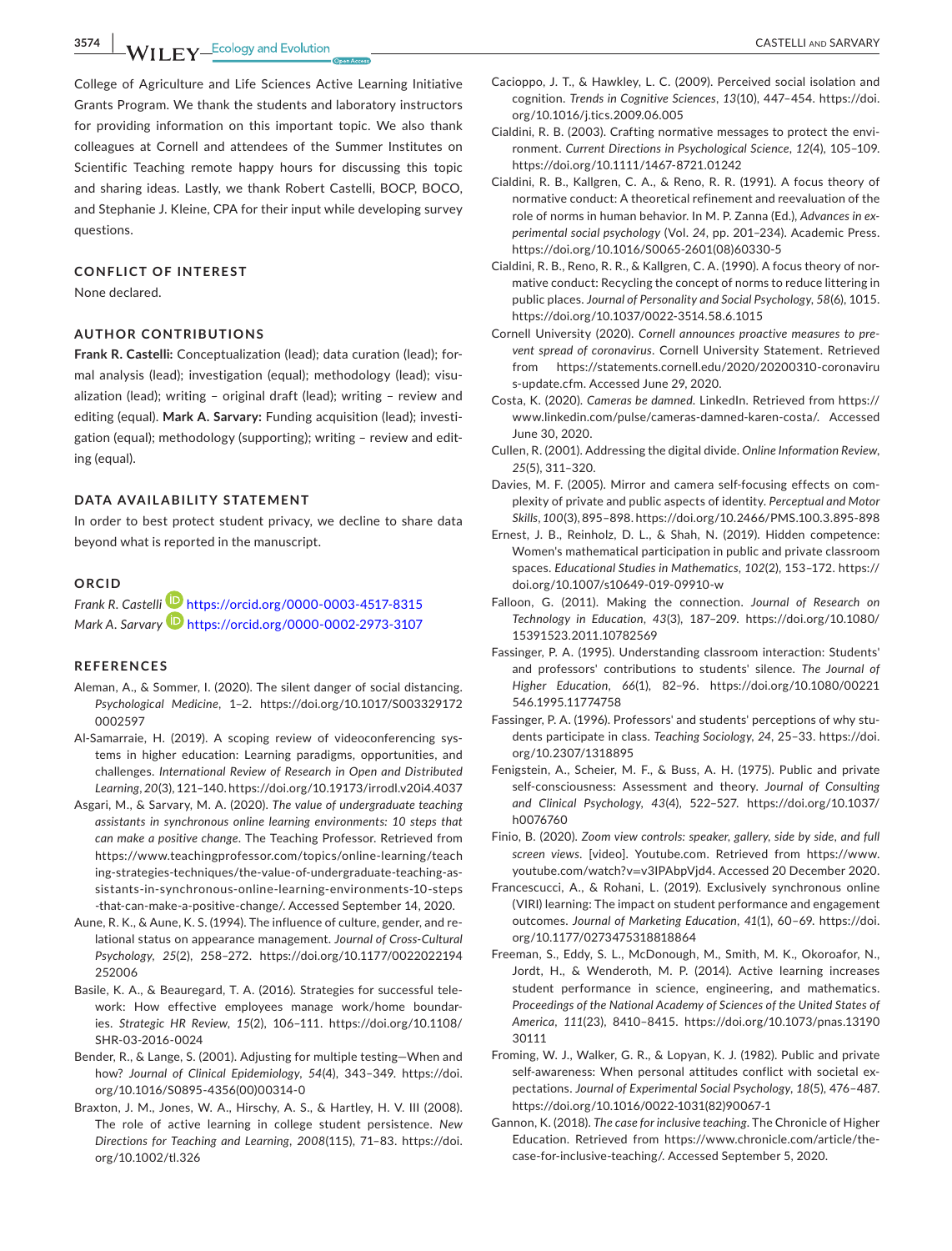- Gilovich, T., & Savitsky, K. (1999). The spotlight effect and the illusion of transparency: Egocentric assessments of how we are seen by others. *Current Directions in Psychological Science*, *8*(6), 165–168. [https://doi.](https://doi.org/10.1111/1467-8721.00039) [org/10.1111/1467-8721.00039](https://doi.org/10.1111/1467-8721.00039)
- Govern, J. M., & Marsch, L. A. (2001). Development and validation of the situational self-awareness scale. *Consciousness and Cognition*, *10*(3), 366–378.<https://doi.org/10.1006/ccog.2001.0506>
- GraphPad (2020). *GraphPad QuickCalcs: Analyze a 2 x 2 contingency table*. GraphPad. Retrieved from [https://www.graphpad.com/quickcalcs/](https://www.graphpad.com/quickcalcs/contingency1/) [contingency1/](https://www.graphpad.com/quickcalcs/contingency1/). Accessed June 01, 2020.
- Huckins, J. F., DaSilva, A. W., Wang, W., Hedlund, E., Rogers, C., Nepal, S. K., Wu, J., Obuchi, M., Murphy, E. I., Meyer, M. L., Wagner, D. D., Holtzheimer, P. E., & Campbell, A. T. (2020). Mental health and behavior of college students during the early phases of the COVID-19 pandemic: Longitudinal smartphone and ecological momentary assessment study. *Journal of Medical Internet Research*, *22*(6), e20185. <https://doi.org/10.2196/20185>
- Jiang, M. (2020). *The reason Zoom calls drain your energy*. BBC. Retrieved from [https://www.bbc.com/worklife/article/20200421-why-zoom](https://www.bbc.com/worklife/article/20200421-why-zoom-video-chats-are-so-exhausting)[video-chats-are-so-exhausting](https://www.bbc.com/worklife/article/20200421-why-zoom-video-chats-are-so-exhausting). Accessed June 29, 2020.
- Johnson, T. W., Francis, S. K., & Burns, L. D. (2007). Appearance management behavior and the five factor model of personality. *Clothing and Textiles Research Journal*, *25*(3), 230–243. [https://doi.](https://doi.org/10.1177/0887302X07302982) [org/10.1177/0887302X07302982](https://doi.org/10.1177/0887302X07302982)
- Kalman, R., Esparaza, M. M., & Weston, C. (2020). Student views of the online learning process during the COVID-19 pandemic: A comparison of upper-level and entry-level undergraduate perspectives. *Journal of Chemical Education*, *97*, 3353–3357. [https://doi.](https://doi.org/10.1021/acs.jchemed.0c00712) [org/10.1021/acs.jchemed.0c00712](https://doi.org/10.1021/acs.jchemed.0c00712)
- Klemm, W. R. (2016). *The perils of multitasking*. Psychology Today. Retrieved from [https://www.psychologytoday.com/us/blog/memor](https://www.psychologytoday.com/us/blog/memory-medic/201608/the-perils-multitasking) [y-medic/201608/the-perils-multitasking.](https://www.psychologytoday.com/us/blog/memory-medic/201608/the-perils-multitasking) Accessed June 30, 2020.
- Knowlton, N. A. (2020). *Get dressed, brush your teeth & other tips for remote work*. The Startup. Retrieved from [https://medium.com/swlh/](http://medium.com/swlh/get-dressed-brush-your-teeth-other-tips-for-remote-work-5bc850f0bfde) [get-dressed-brush-your-teeth-other-tips-for-remote-work-5bc85](http://medium.com/swlh/get-dressed-brush-your-teeth-other-tips-for-remote-work-5bc850f0bfde) [0f0bfde](http://medium.com/swlh/get-dressed-brush-your-teeth-other-tips-for-remote-work-5bc850f0bfde). Accessed December 20, 2020.
- Limón, A. T. (2020). 5 TIPS to work from home successfully. *Journal of Financial Planning*, *33*(5), 12.
- Lin, X., & Gao, L. (2020). Students' sense of community and perspective of taking synchronous and asynchronous online courses. *Asian Journal of Distance Education*, *15*(1), 169–179. [http://www.asianjde.](http://www.asianjde.org/ojs/index.php/AsianJDE/article/view/448) [org/ojs/index.php/AsianJDE/article/view/448](http://www.asianjde.org/ojs/index.php/AsianJDE/article/view/448)
- Lyman, F. T. (1981). The responsive classroom discussion: The inclusion of all students. In A. S. Anderson (Ed.), *Mainstreaming digest: A collection of faculty and student papers* (pp. 109–113). University of Maryland.
- MacCallum, F., & Widdows, H. (2018). Altered images: Understanding the influence of unrealistic images and beauty aspirations. *Health Care Analysis*, *26*(3), 235–245. [https://doi.org/10.1007/s1072](https://doi.org/10.1007/s10728-016-0327-1) [8-016-0327-1](https://doi.org/10.1007/s10728-016-0327-1)
- McBrien, J. L., Jones, P., & Cheng, R. (2019). Virtual spaces: Employing a synchronous online classroom to facilitate student engagement in online learning. *International Review of Research in Open and Distance Learning*, *10*(3), 1–17.<https://doi.org/10.19173/irrodl.v10i3.605>
- McGinty, E. E., Presskreischer, R., Han, H., & Barry, C. L. (2020). Psychological distress and loneliness reported by US adults in 2018 and April 2020. *JAMA*, *324*(1), 93–94. [https://doi.org/10.1001/](https://doi.org/10.1001/jama.2020.9740) [jama.2020.9740](https://doi.org/10.1001/jama.2020.9740)
- Miller, M. K., Mandryk, R. L., Birk, M. V., Depping, A. E., & Patel, T. (2017). Through the looking glass: The effects of feedback on self-awareness and conversational behaviour during video chat. In *Proceedings of the 2017 CHI conference on human factors in computing systems* (pp. 5271–5283). <https://doi.org/10.1145/3025453.3025548>
- Miller, P. W. (1988). *Nonverbal communication. Third Edition. What research says to the teacher*. Washington, D.C: National Education Association Professional Library.
- Milman, N. B. (2020). *This is emergency remote teaching, not just online teaching*. Education Week. Retrieved from [https://www.edweek.org/](https://www.edweek.org/ew/articles/2020/03/30/this-is-emergency-remote-teaching-not-just.html) [ew/articles/2020/03/30/this-is-emergency-remote-teaching-not](https://www.edweek.org/ew/articles/2020/03/30/this-is-emergency-remote-teaching-not-just.html)[just.html.](https://www.edweek.org/ew/articles/2020/03/30/this-is-emergency-remote-teaching-not-just.html) Accessed June 29, 2020.
- Mokhtari, K., Delello, J., & Reichard, C. (2015). Connected yet distracted: Multitasking among college students. *Journal of College Reading and Learning*, *45*(2), 164–180. [https://doi.org/10.1080/10790](https://doi.org/10.1080/10790195.2015.1021880) [195.2015.1021880](https://doi.org/10.1080/10790195.2015.1021880)
- Morris, B. (2020). *Why does Zoom exhaust you? Science has an answer*. The Wall Street Journal. Retrieved from [https://www.wsj.com/artic](https://www.wsj.com/articles/why-does-zoom-exhaust-you-science-has-an-answer-11590600269) [les/why-does-zoom-exhaust-you-science-has-an-answer-11590](https://www.wsj.com/articles/why-does-zoom-exhaust-you-science-has-an-answer-11590600269) [600269.](https://www.wsj.com/articles/why-does-zoom-exhaust-you-science-has-an-answer-11590600269) Accessed June 29, 2020.
- Mottet, T. P. (2000). Interactive television instructors' perceptions of students' nonverbal responsiveness and their influence on distance teaching. *Communication Education*, *49*(2), 146–164. [https://doi.](https://doi.org/10.1080/03634520009379202) [org/10.1080/03634520009379202](https://doi.org/10.1080/03634520009379202)
- Mottet, T. P., & Richmond, V. P. (2002). Student nonverbal communication and its influence on teachers and teaching. In J. L. Chesebro & J. C. McCroskey (Eds.), *Communication for Teachers*, (pp. 47–61). Boston: Allyn & Bacon.
- Muilenburg, L. Y., & Berge, Z. L. (2005). Student barriers to online learning: A factor analytic study. *Distance Education*, *26*(1), 29–48. [https://](https://doi.org/10.1080/01587910500081269) [doi.org/10.1080/01587910500081269](https://doi.org/10.1080/01587910500081269)
- Myllyneva, A., & Hietanen, J. K. (2016). The dual nature of eye contact: To see and to be seen. *Social Cognitive and Affective Neuroscience*, *11*(7), 1089–1095. <https://doi.org/10.1093/scan/nsv075>
- National Center for Education Statistics (NCES) (2020). *Trend generator*. Retrieved from [https://nces.ed.gov/ipeds/TrendGenerator/app/](https://nces.ed.gov/ipeds/TrendGenerator/app/answer/2/42) [answer/2/42](https://nces.ed.gov/ipeds/TrendGenerator/app/answer/2/42). Accessed September 04, 2020.
- National Science Foundation (NSF) (2019). *Women, minorities, and persons with disabilities in science and engineering: 2019*. Special Report NSF 19-304. National Science Foundation, National Center for Science and Engineering Statistics. Retrieved from [www.nsf.gov/](http://www.nsf.gov/statistics/wmpd/) [statistics/wmpd/](http://www.nsf.gov/statistics/wmpd/)
- O'Conaill, B., Whittakr, S., & Wilbur, S. (1993). Conversations over video conferences: An evaluation of the spoken aspects of video-mediated communication. *Human-Computer Interaction*, *8*, 389–428.
- Olson, J. S., Olson, G. M., & Meader, D. K. (1995). What mix of video and audio is useful for small groups doing remote real-time design work? In *Proceedings of the SIGCHI conference on human factors in computing systems*, (362–368). <https://doi.org/10.1145/223904.223951>
- Palvia, S., Aeron, P., Gupta, P., Mahapatra, D., Parida, R., Rosner, R., & Sindhi, S. (2018). Online education: Worldwide status, challenges, trends, and implications. *Journal of Global Information Technology Management*, *21*(4), 233–241. [https://doi.org/10.1080/10971](https://doi.org/10.1080/1097198X.2018.1542262) [98X.2018.1542262](https://doi.org/10.1080/1097198X.2018.1542262)
- Perron, B. E., & Sellers, J. (2011). Book Review: A review of the collaborative and sharing aspects of Google Docs. *Research on Social Work Practice*, *21*, 489.<https://doi.org/10.1177/1049731510391676>
- President's Council of Advisors on Science and Technology (PCAST) (2012). *Engage to Excel: Producing one million additional college graduates with degrees in science, technology, engineering and mathematics*. U.S. Government Office of Science and Technology. Retrieved from <https://files.eric.ed.gov/fulltext/ED541511.pdf>
- Racheva, V. (2018). Social aspects of synchronous virtual learning environments. *AIP Conference Proceedings*, *2048*, 020032. [https://doi.](https://doi.org/10.1063/1.5082050) [org/10.1063/1.5082050](https://doi.org/10.1063/1.5082050)
- Reich, J., Buttimer, C. J., Coleman, D., Colwell, R., Faruqi, F., & Larke, L. R. (2020). *What's lost, what's left, what's next: Lessons learned from the lived experiences of teachers during the pandemic*. Retrieved from [https://doi.org/10.35542/osf.io/8exp9.](https://doi.org/10.35542/osf.io/8exp9) Accessed 20 December 2020.
- Reinholz, D. L., & Shah, N. (2018). Equity analytics: A methodological approach for quantifying participation patterns in mathematics